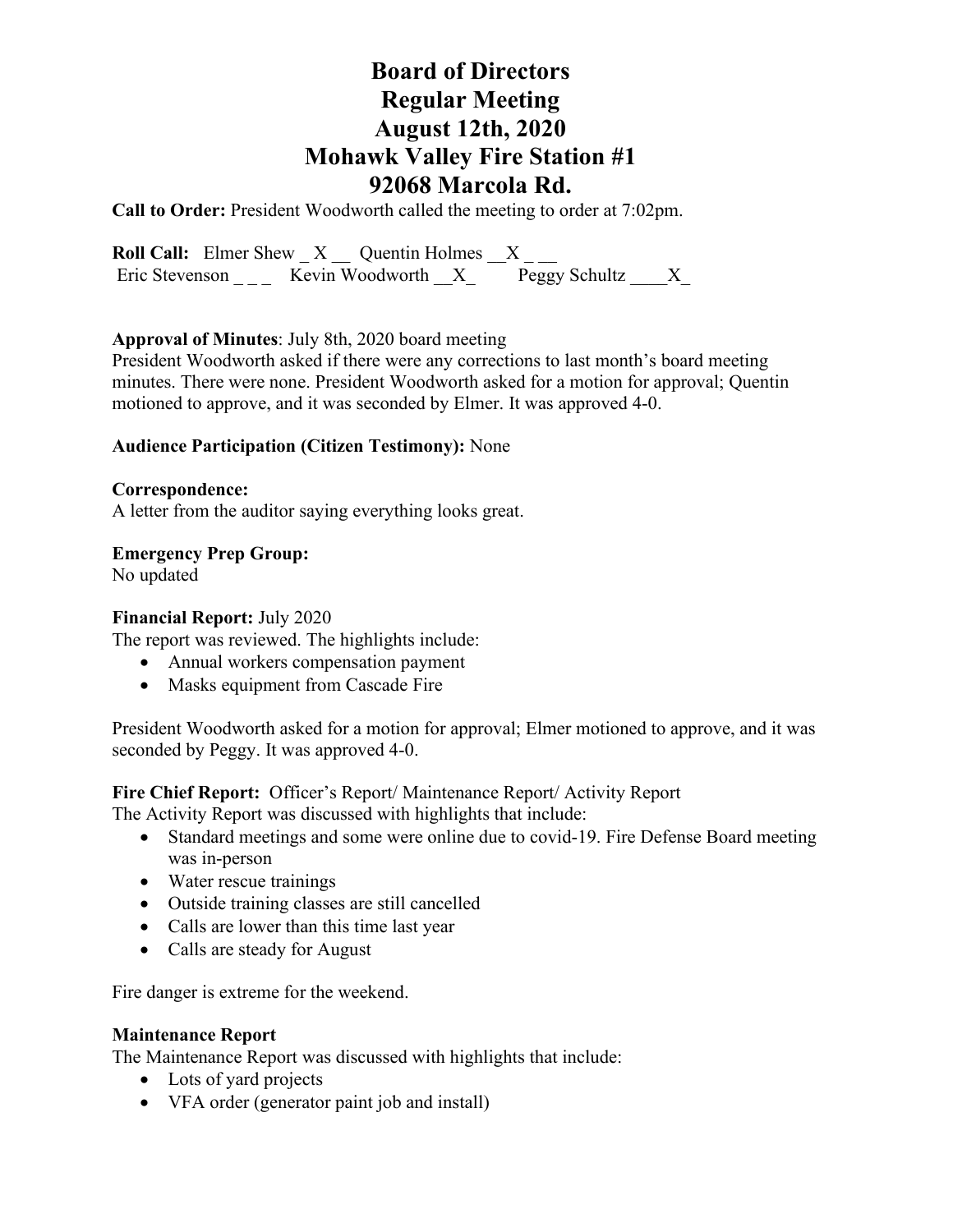# **Board of Directors Regular Meeting August 12th, 2020 Mohawk Valley Fire Station #1 92068 Marcola Rd.**

- The pedal in 1470 goes to the floor and make noise. It still works but Chief says it feels dangerous.
- Order for rescue equipment and parts for the truck
- Peggy helped sewing the throw bags used on rescues
- Flag role repair at station 4

Kevin asked about all the rigs running and they are. There are 12 people on the water rescue team. Other departments are excited for our team. We have already had 4-5 calls at a popular bridge. We anticipate Sweet Home requesting our water rescue team help.

## **Old Business**:

1. Grants

We have not heard from the AFG or Firehouse Subs grants. We did receive 2 grants since our last meeting. We got a COVID equipment reimbursement grant. We got the money today. We also got a credit union grant related to COVID. We are going to use that money to extend our summer help position. That person will help with disinfecting surfaces. We are also writing other grants.

2. COVID 19 Update

There are no cases in the Mohawk Valley. We will host a COVID testing station on August 27<sup>th</sup> from 4:00-7:00pm. Peggy asked if it was the quick test but we are not sure.

Peggy asked about any problems with protestors; we have not had any problems.

3. Audit

It is complete and looks good. The auditor will come to our October board meeting.

4. Contract

It was given to the board last month and it is due April 2021. Quentin said he is comfortable moving to a 5 year contract instead of 3. Kevin would like to be at a certain place in the contract review. He suggested leaving the December meeting to talk about the contract.

## **New Business:**

1. Board Position

Per the board policy, we will elect members every August in even years. Elmer nominated Kevin for President. It was seconded by Peggy. It was approved 4-0.

Kevin nominated Quentin for Vice President. It was seconded by Peggy.

It was approved 4-0. Elmer nominated Peggy for Secretary/Treasurer. It was seconded by Quentin. It was approved 4-0.

2. Shared Gate